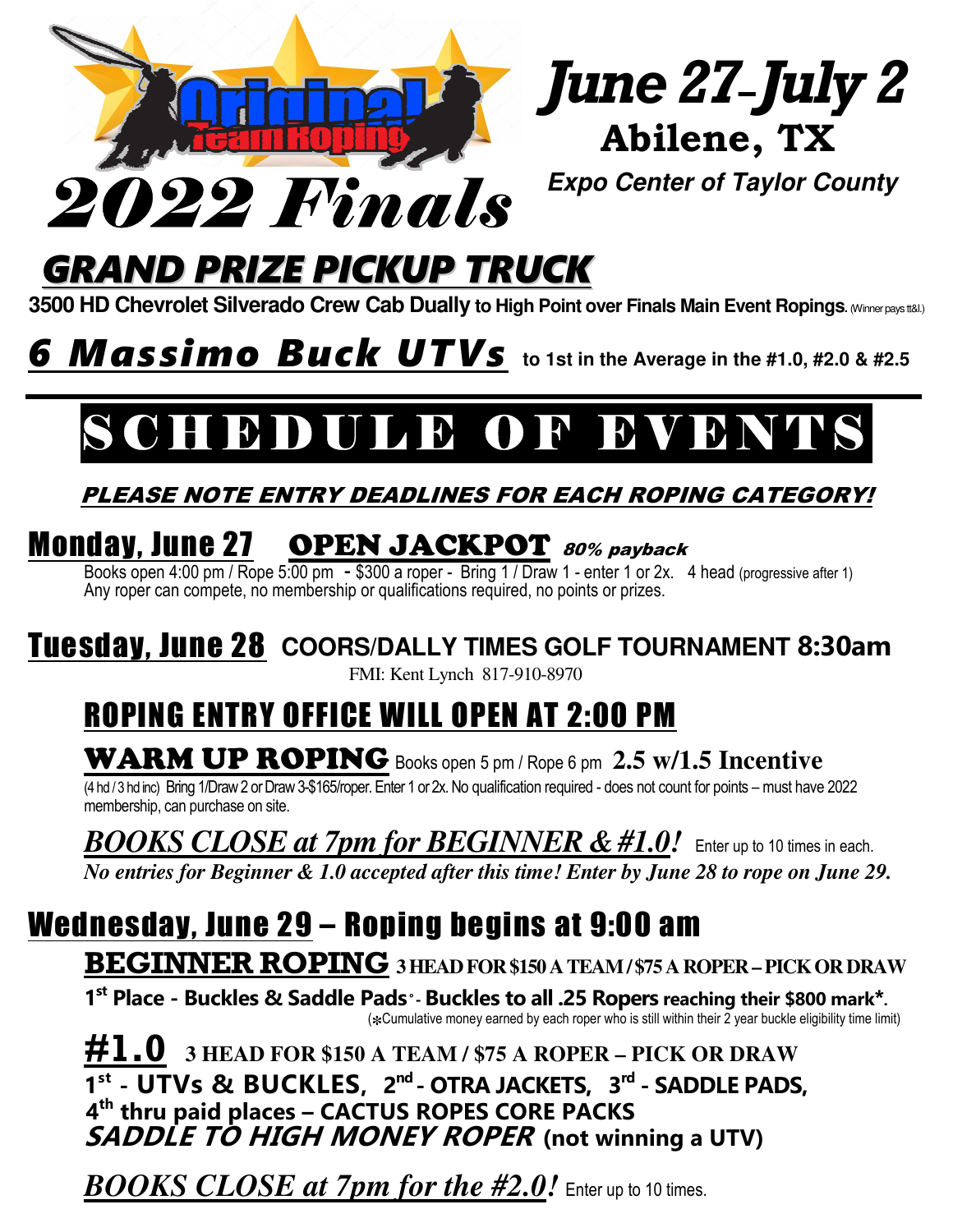## Thursday, June 30 – Roping begins at 9:00 am

**#2.0 4 HEAD FOR \$150 A TEAM / \$75 A ROPER – PICK OR DRAW 1 st - UTVs & BUCKLES, 2nd - OTRA JACKETS, 3rd - SADDLE PADS, 4th thru paid places - CACTUS ROPES CORE PACKS SADDLE TO HIGH MONEY ROPER (not winning a UTV)** 

*BOOKS CLOSE at 7pm for Century, All Girl & #2.5!*Enter up to 10 times in each.

## Friday, July 1 – Roping begins at 9:00 am

**CENTURY 4 HEAD FOR \$150 A TEAM / \$75 A ROPER – PICK ONLY** Century is a 3.5 roping. Partners ages added together must equal 100 or more. Age requirement must be met by July 1 of 2022. **1 st - BUCKLES & SADDLE PADS, 2nd - OTRA JACKETS, 3rd thru paid places – CACTUS ROPES CORE PACKS** 

**All Girl 3 HEAD FOR \$150 A TEAM / \$75 A ROPER – PICK OR DRAW SADDLE TO HIGH MONEY ROPER 1st - BUCKLES, 2nd - OTRA JACKETS, 3rd thru paid places- CACTUS ROPES CORE PACKS** 

**#2.5 4 HEAD FOR \$150 A TEAM / \$75 A ROPER – PICK OR DRAW 1 st - UTVs & BUCKLES, 2nd - OTRA JACKETS, 3rd - SADDLE PADS, 4th thru paid places - CACTUS ROPES CORE PACKS SADDLE TO HIGH MONEY ROPER** (not winning a UTV)

*BOOKS CLOSE at 7pm for the Mixed Jr/Sr & #3.5 !* Enter up to 10 times in each.

## Saturday, July 2 – Roping begins at 9:00 am

**MIXED JR/SR 4 HEAD FOR \$150 A TEAM / \$75 A ROPER – PICK ONLY**  Mixed Jr Sr is a 3.5 roping. One partner must be female *OR* 12 years old or less *OR* 60 years old or more. Age must be met by July 1 of 2022.

 **SADDLE TO HIGH MONEY ROPER 1 st - BUCKLES, 2nd - OTRA JACKETS , 3rd thru paid places - CACTUS ROPES CORE PACKS** 

**#3.5 4 HEAD FOR \$150 A TEAM / \$75 A ROPER – PICK OR DRAW 1 st** - **SADDLES & BUCKLES, 2nd- OTRA JACKETS, 3rd- SADDLE PADS, 4th thru paid places - CACTUS ROPES CORE PACKS** 

**#4.5 Slide 4 HEAD FOR \$150 A TEAM / \$75 A ROPER – PICK OR DRAW**  1 second up & down every .5 number. Enter up to 10 times

 **1st – BUCKLES & SADDLE PADS - 2nd thru paid places - CACTUS CORE PACKS**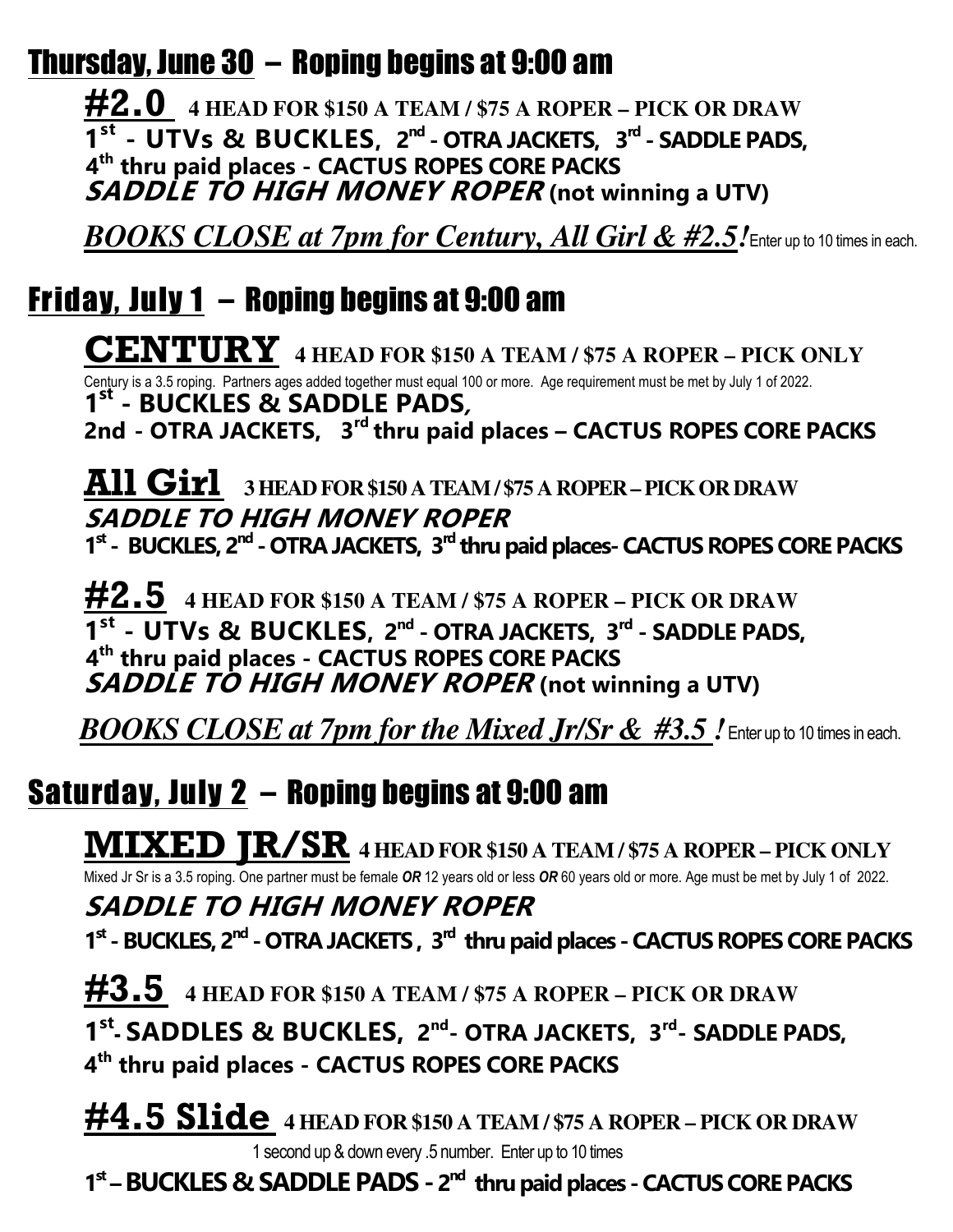# ADDITIONAL INFORMATION

## QUALIFICATION REQUIREMENTS:

Ropers qualify by attendance & must have a 2022 membership. For the 1.0, Beginner, 2.0, 2.5 & 3.5, roper must be qualified from District level to compete at OTRA Finals. A roper must have competed in the specific roping category – either on 3 Home District dates or on 4 dates in any combination of districts. For All Girl, Century, Mixed-Jr/Sr & 4.5 roper must be qualified in any category from 3.5 & below. Q*ualifications verified prior to pay out. Unqualified roper results in team forfeit of money, points & prizes to next qualified team*.

#### LATE ENTRIES WILL NOT BE ACCEPTED - **First teams to enter will be last to rope**

# ◆◆◆ NOTICE - THREE WAYS TO ENTER<sub></sub> ◆◆◆

 **1PRE-ENTRIES FROM THE FORM SENT TO YOU IN THE MAIL.**  Forms will be mailed out in May. It can be faxed, mailed or emailed in – Call to confirm. *Forms must be RECEIVED IN THE HOME OFFICE NO LATERTHAN FRIDAY, JUNE 17.* >>>>*EACH PARTNER SENDS IN A FORM ON THIS METHOD.<<<<*

#### **2FROM OUR WEBSITE FORM LINK to be posted at www.otrc.net.**  *DEADLINE: midnight WEDNESDAY, JUNE 22nd.* Valid credit card information & phone number required. >>**WHEN USING THIS OPTION, RUNS FOR ALL PARTNERS INCLUDED WILL BE CHARGED ON THE CREDIT CARD(S) PROVIDED.** *ONLY ONE PARTNER MAY SUBMIT ENTRIES FOR TEAMS ON THIS METHOD.<<*

 **3ON-SITE INABILENE***Books close for all main event ropings at 7pm the night before the roping is held (except 4.5).*

**FEES PAID BY CASH, MONEY ORDER, CASHIERS CHECK OR CREDIT CARD!**  >> *SORRY, NO CHECKS ACCEPTED!!! << (this includes BOTH pre & on-site entry!)*

### **If you have any questions on OTRA FINALS, contact the OTRA Office at 806-499-3584 or email us at office@otrc.net**

### **OTRA LOGO CAP OR T-SHIRT to each roper who places in the #4.5 & below.**

## KID'S DUMMY ROPINGSaturday, July 2ndEnter 12 Noon/Rope 1:00pm

Entry Fee \$5.00. Three Age Groups: 4 & under - 5 thru 7 - 8 thru 10. Scott Thomas Saddle to 1st Place in the 8 - 10 age group.

**Contestant can only compete in correct age group**.

**Buckles** awarded to 2<sup>nd</sup> Place in 8 thru 10 group and to First Place in the two other age groups. Catch rules: 4 & Under: Catch as catch can.  $5 - 7$  &  $8 - 10$ . slick horns, half head, neck.